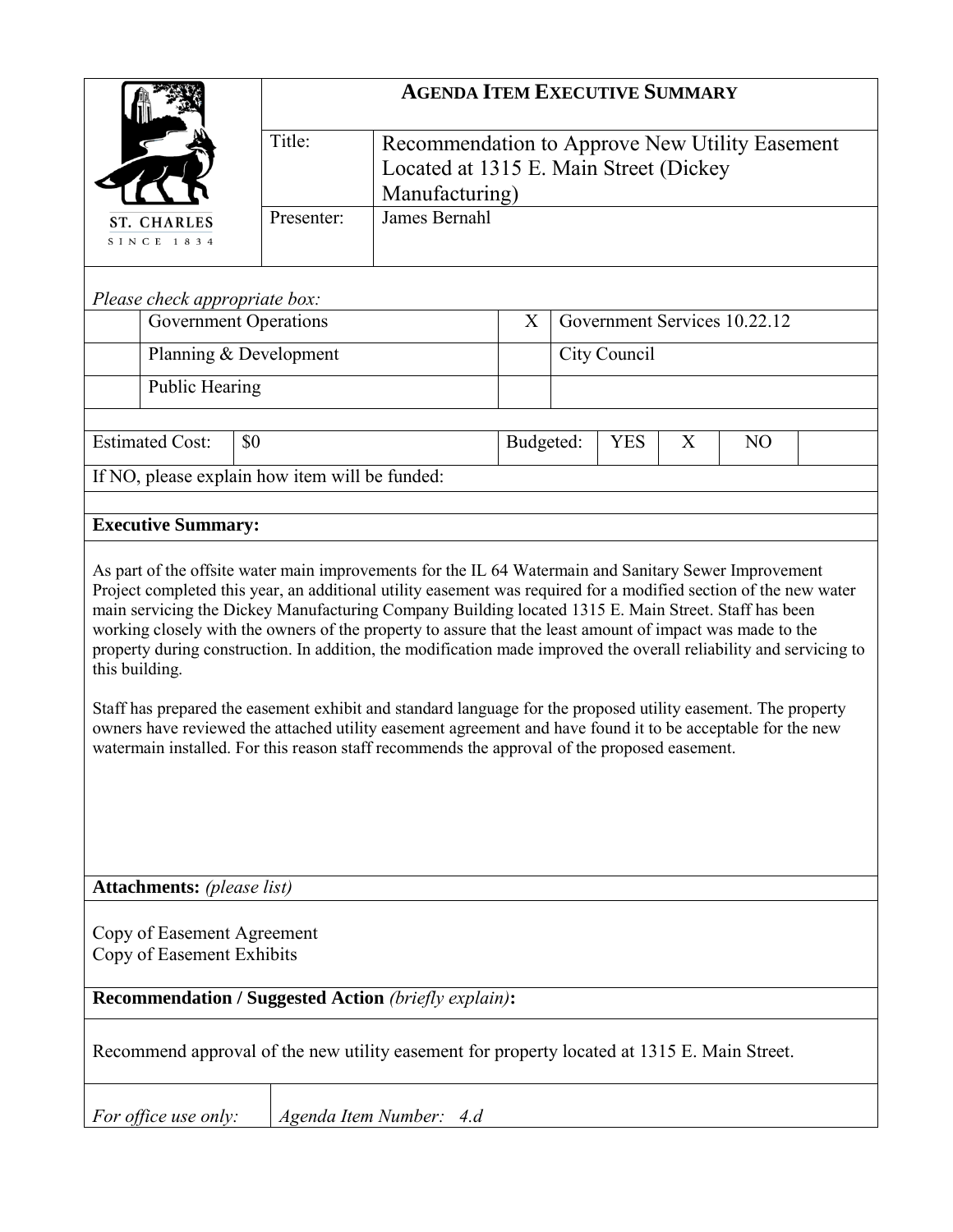## **City of St. Charles, Illinois**

## **Public Water Main Easement**

THIS IDENTURE, made in the City of St. Charles, State of Illinois, by and Between Brulin Carter, LLC

(hereinafter referred to as "GRANTOR") and the City of St. Charles, a Municipal Corporation, organized and existing under the law of the State of Illinois, of Kane and DuPage Counties, Illinois (hereinafter referred to as "CITY").

WITNESSETH: That the GRANTOR in consideration of the sum of One (\$1.00) Dollar and other good and valuable consideration paid to him by the CITY, the receipt and sufficiency of which is hereby acknowledged, does hereby grant and give to the CITY a permanent easement over, upon, under, and through the area as shown in Exhibit "A" for the privilege and authority to construct, reconstruct, repair, remove, inspect, and maintain water mains, valves, vaults, valve boxes, hydrants, service valves, and without limitation, such other installations as may be required to furnish public water service to adjacent areas as deemed necessary by the CITY, together with right of access across the property, for necessary men and equipment to do any of the above work. Locations of utility installation within the easement shall be subject to the approval of the CITY, as to design and location. All installations are subject to the ordinances of the CITY.

The right is also granted to the CITY to enter the property for all such purposes, and the right without liability to cut, trim, alter, or remove any vegetation, roots, structures or devices within the designated easement property as may be reasonably required incident to the right herein given.

Without prior written consent of the CITY no buildings, structures, or other obstruction shall be constructed, planted, or placed in any such easement area, nor shall any other uses be made thereof which will interfere with the easement reserved and granted hereby.

## **LEGAL DESCRIPTION**

Easement premises are legally described as follows:

That part of the west half of the southwest quarter of Section 26 and of the east half of the southeast quarter of Section 27, all in Township 40 North, Range 8 East of the Third Principal Meridian, described as follows: Commencing at the intersection of the north line of the Union Pacific Railroad and the east line of South 13<sup>th</sup> Avenue; thence North 27 degrees 9 minutes 0 seconds West along said east line, 88.10 feet for the Point of Beginning: thence continuing North

Public Water Main Easement Page 1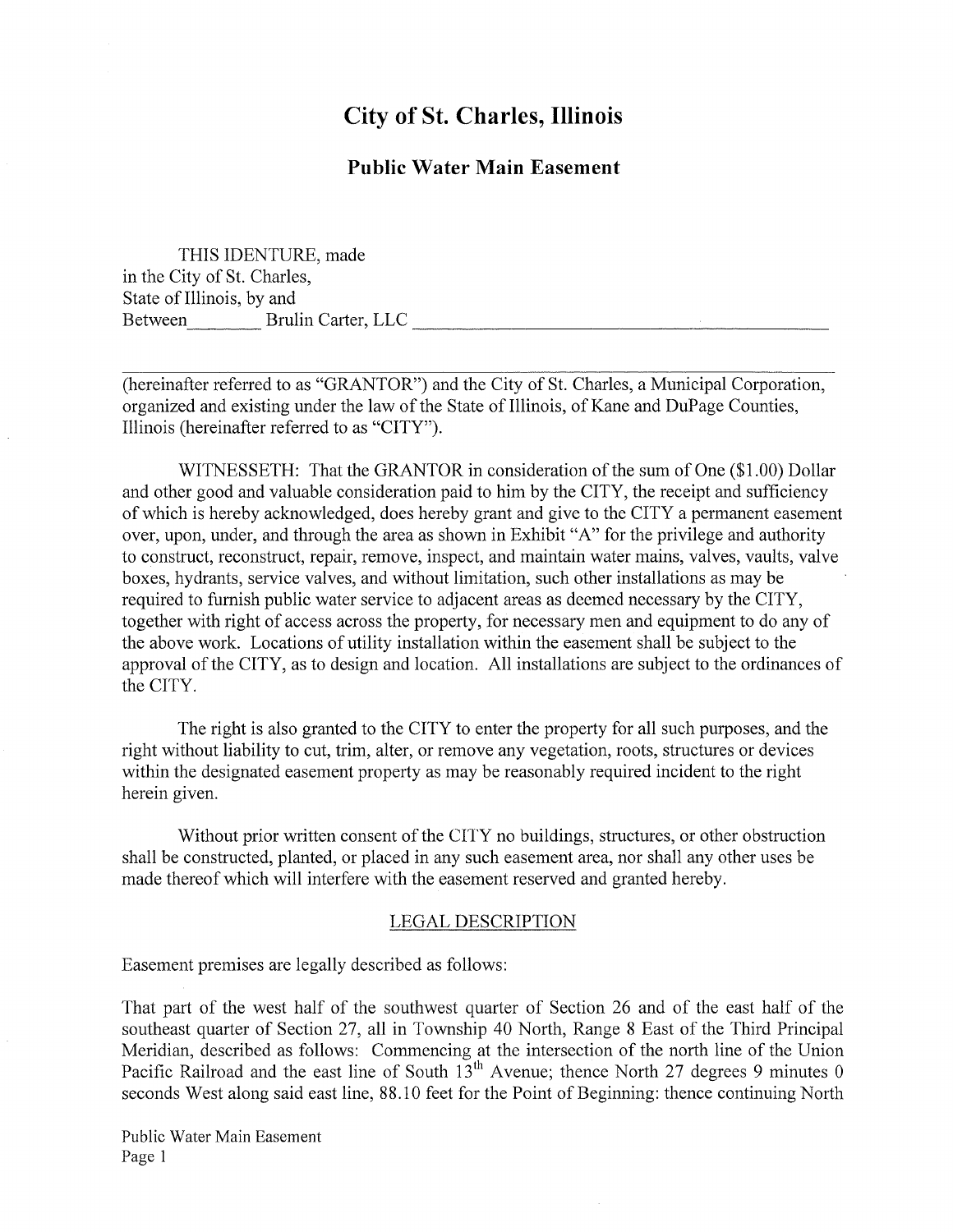27 degrees 9 minutes 0 seconds West, 17.31 feet; thence South 87 degrees 12 minutes 10 seconds East, 53.63 feet; thence North 62 degrees 51 minutes East, 81.50 feet; thence South 51 degrees 55 minutes 8 seconds East, 70.43 feet; thence South 87 degrees 12 minutes 10 seconds East, 20.00 feet; thence South 2 degrees 47 minutes 50 seconds West, 15.00 feet; thence North 87 degrees 12 minutes 10 seconds West, 193.10 feet to the Point of Beginning, in the City of St. Charles, Kane County, Illinois.

The GRANTOR hereby retains the right to enjoy said easement and right-of-way for its own purposes, provided that such purposes shall not interfere with the uses and right-of-way granted to the CITY. All construction by the CITY shall be done in a good, workmanlike manner, and the CITY agrees that the premises will be left in a neat and presentable condition.

| WITNESS our hands and seals this $\mathcal{Z}$ day of $\mathcal{O}\mathcal{Z}$ , 2012.    |
|-------------------------------------------------------------------------------------------|
| Carol a. Atnson                                                                           |
| PROPERTY OWNER(S)<br>PROPERTY OWNER(S)                                                    |
|                                                                                           |
| <b>STATE OF ILLINOIS</b><br><b>SS</b>                                                     |
| <b>COUNTY OF KANE</b>                                                                     |
| I. ( $A$ RoL $A$ . JoHN Son, A Notary Public, in and for said County and State, DO        |
| HEREBY CERTIFY THAT Terry R. Manger                                                       |
| Carol A. JOHNSON                                                                          |
| personally known to me to be the same person(s) whose name(s) subscribed to the foregoing |

instrument, appeared before me this day in person and acknowledged that they signed, sealed, and delivered the said instrument as a free and voluntary act, for the uses and purposes therein set forth.

Given under my hand and notaries seal this  $\beta_{\mathcal{M}}$  day of  $\mathcal{O}t$  and  $\ell$ .

Caul a Soluson

**SEAL** 

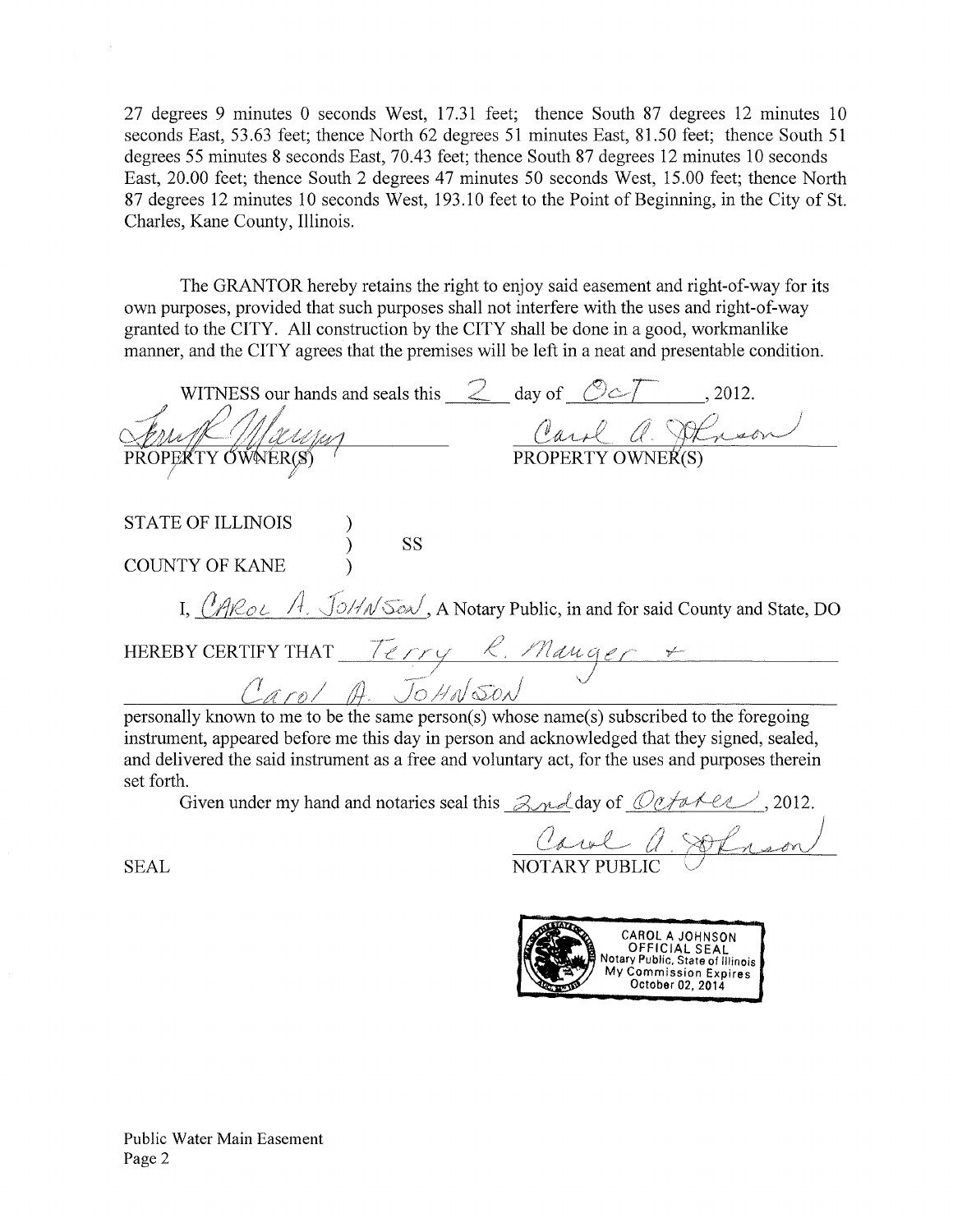